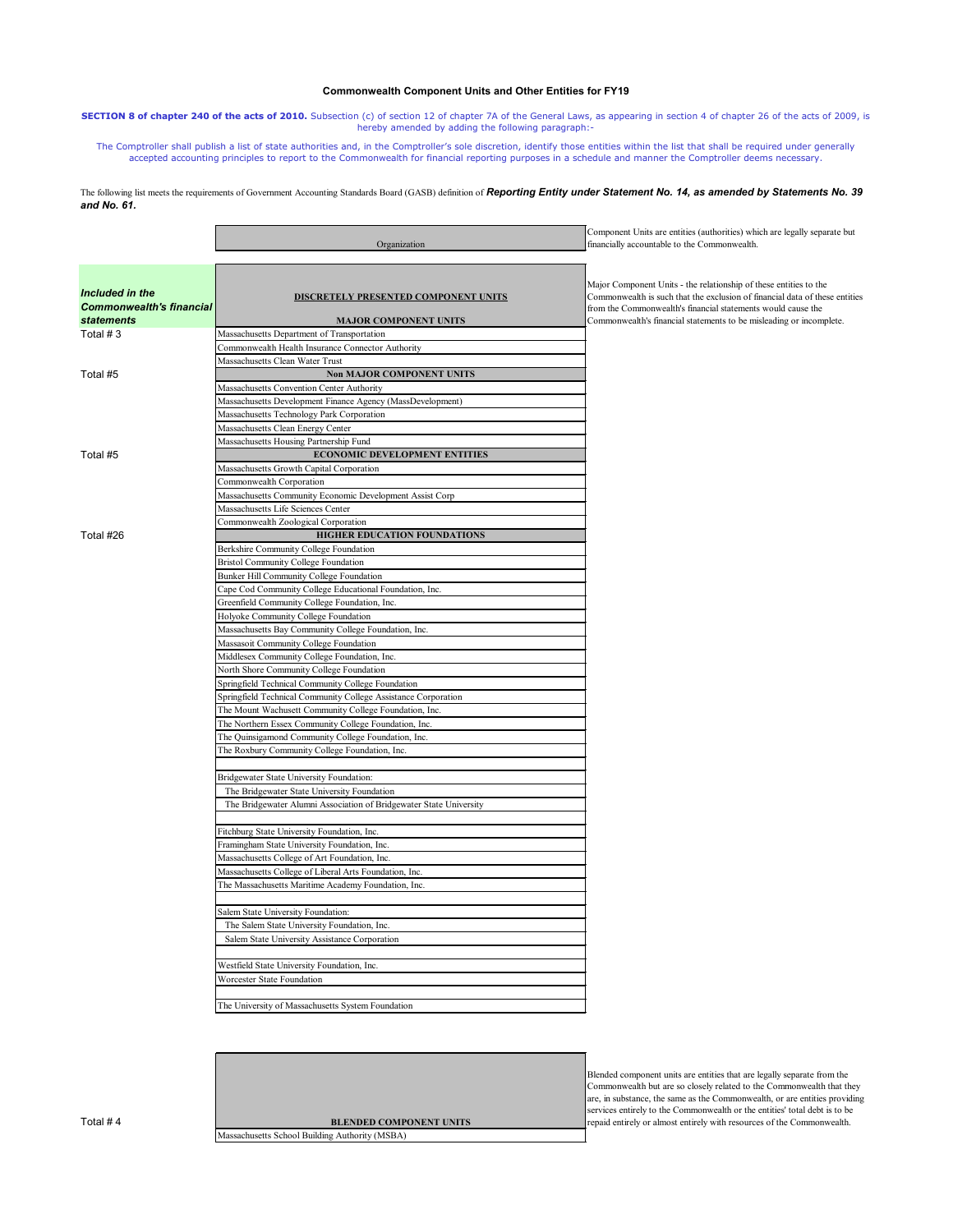| Massachusetts State College Building Authority (MSCBA) |
|--------------------------------------------------------|
| Massachusetts Municipal Depository Trust (MMDT)        |
| Pension Reserves Investment Trust Fund (PRIT)          |

Total # 4

| <b>SEPARTATELY AUDITED BUT NOT LEGALLY SEPARATE FROM THE</b> |  |
|--------------------------------------------------------------|--|
| <b>COMMONWEALTH</b>                                          |  |
| Massachusetts State Lottery Commission (LOT)                 |  |
| University of Massachusetts System                           |  |
| The State Universities                                       |  |
| The Community Colleges                                       |  |
|                                                              |  |

| Not included in the             |
|---------------------------------|
| <b>Commonwealth's financial</b> |
| <b>statements</b>               |

Related Organizations are entities which are created by state legislation but which do not have material financial benefit/burden relationships with the

| <b>Commonwealth's financial</b><br><i>statements</i> | <b>RELATED ORGANIZATION</b>                 |
|------------------------------------------------------|---------------------------------------------|
|                                                      | Massachusetts Educational Finance Authority |
|                                                      | Massachusetts Housing Finance Agency        |
|                                                      | Massachusetts Port Authority                |
|                                                      | MassVentures                                |
|                                                      |                                             |

Commonwealth.

Potential Component Units are entities created by legislation but are independent of the Commonwealth because they do not have any financial benefit/burden relationship or any administrative dependency with the Commonwealth.

*Included in the MassDOT's financial*   $statements$ 

| POTENTIAL COMPONENT UNITS                                        |
|------------------------------------------------------------------|
| Berkshire Regional Planning Commission                           |
| Cape Cod Commission                                              |
| Central Massachusetts Regional Planning Commission               |
| Martha's Vineyard Commission                                     |
| Massachusetts Business Development Corporation                   |
| Massachusetts Educational Finance Authority                      |
| Massachusetts Export Center                                      |
| Massachusetts International Trade Council                        |
| Massachusetts Municipal Wholesale Electric Company               |
| Massachusetts Service Alliance                                   |
| Massachusetts Small Business Development Center (MSBDC)          |
| Massachusetts Technology Development Corporation (MTDC)          |
| Massachusetts Water Resources Authority                          |
| Merrimack Valley Planning Commission                             |
| Metropolitan Area Planning Council                               |
| Montachusett Regional Planning Commission                        |
| Nantucket Planning and Economic Development Commission           |
| Northern Middlesex Council of Governments                        |
| Old Colony Planning Council                                      |
| Pioneer Valley Planning Commission                               |
| Wood's Hole, Martha's Vineyard and Nantucket Steamship Authority |
| Insurance Fraud Bureau (IFB)                                     |

MassDOT entities are component entities of the Massachusetts Department of Transportation and are included in the MassDOT's financial report. These entities are indirectly included in the Commonwealth's financial statements as MassDOT is reported as a major component unit of the Commonwealth.

| <b>MassDOT ENTITIES</b>                          |
|--------------------------------------------------|
| Massachusetts Bay Transpiration Authority (MBTA) |
| Massachusetts Turnpike Authority                 |
|                                                  |
| <b>Regional Transit Authorities</b>              |
| Berkshire Regional Transit Authority             |

| Brockton Area Transit Authority                  |  |
|--------------------------------------------------|--|
| Cape Ann Transportation Authority                |  |
| Cape Cod Regional Transit Authority              |  |
| Franklin Regional Transit Authority              |  |
| Greater Attleboro/Taunton Regional Authority     |  |
| Lowell Regional Transit Authority                |  |
| Martha's Vineyard Transit Authority              |  |
| Merrimack Valley Regional Transit Authority      |  |
| Metrowest Regional Transit Authority             |  |
| Montachusett Regional Transit Authority          |  |
| Nantucket Regional Transit Authority             |  |
| Pioneer Valley Transit Authority                 |  |
| Southeastern Regional Transit Authority          |  |
| Worcester Regional Transit Authority             |  |
| Route 3 North Transportation Improvements Assoc. |  |